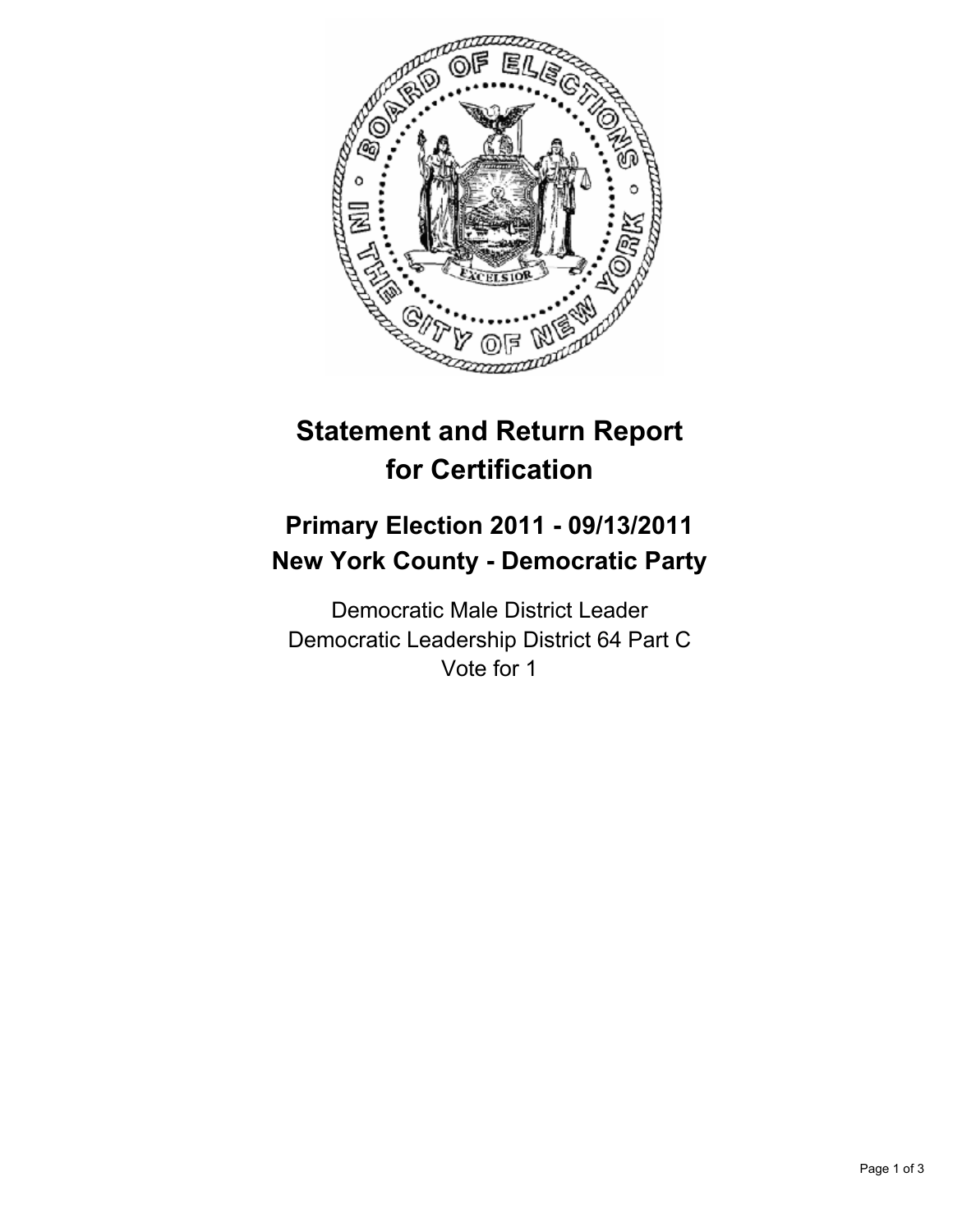

## **Assembly District 64**

| <b>PUBLIC COUNTER</b>                                    | 1,134    |
|----------------------------------------------------------|----------|
| <b>EMERGENCY</b>                                         | 0        |
| ABSENTEE/MILITARY                                        | 34       |
| <b>FEDERAL</b>                                           | 0        |
| <b>SPECIAL PRESIDENTIAL</b>                              | $\Omega$ |
| <b>AFFIDAVIT</b>                                         | 17       |
| <b>Total Ballots</b>                                     | 1,185    |
| Less - Inapplicable Federal/Special Presidential Ballots | 0        |
| <b>Total Applicable Ballots</b>                          | 1,185    |
| <b>JEFF H GALLOWAY</b>                                   | 370      |
| <b>PAUL NEWELL</b>                                       | 755      |
| HERBERT L KEE (WRITE-IN)                                 | 2        |
| NO NAME (WRITE-IN)                                       | 1        |
| RICHARD MCGREGOR (WRITE-IN)                              | 1        |
| WILLIAM T SINGLEMAN (WRITE-IN)                           | 1        |
| <b>Total Votes</b>                                       | 1,130    |
| Unrecorded                                               | 55       |